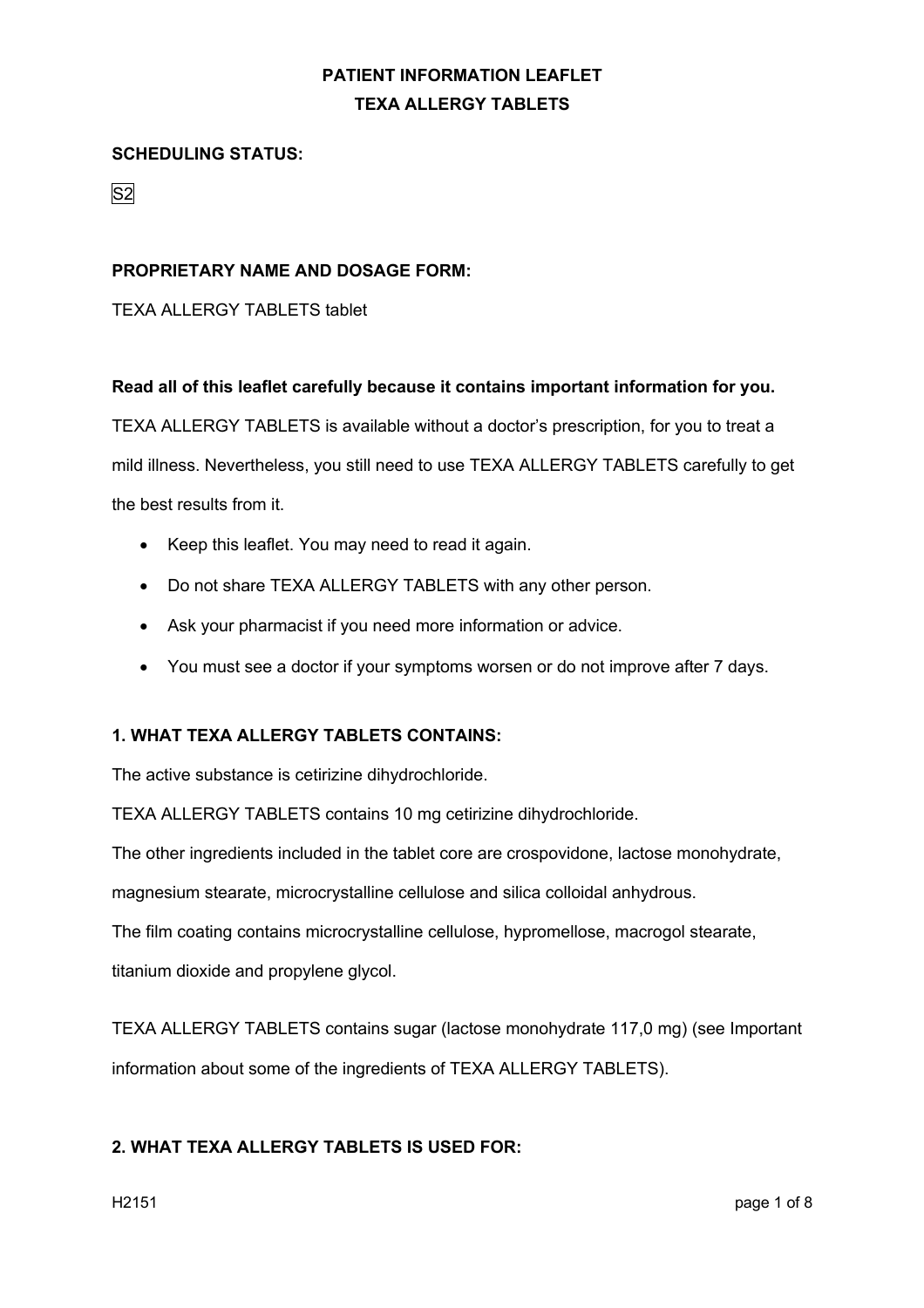TEXA ALLERGY TABLETS belongs to a group of medicines called long-acting non-sedating antihistamines.

TEXA ALLERGY TABLETS is used for the relief of allergic conditions such as:

- allergic rhinitis (allergy related stuffy or runny nose, sneezing) and hay fever
- allergic skin conditions such as urticaria (rash of round, red weals on the skin which itch intensely, sometimes with dangerous swelling, caused by an allergic reaction).

### **3. BEFORE YOU TAKE TEXA ALLERGY TABLETS:**

#### **Do not take TEXA ALLERGY TABLETS:**

- if you are hypersensitive (allergic) to cetirizine, hydroxyzine, piperazine or any other antihistamines, or to any of the ingredients of TEXA ALLERGY TABLETS (see WHAT TEXA ALLERGY TABLETS CONTAINS)
- if you have severe kidney disease
- if you are pregnant or breastfeeding your baby (see Pregnancy and breastfeeding)
- if you suffer from asthma and have previously experienced side effects to antihistamines
- Children under the age of two years should not be given TEXA ALLERGY TABLETS, as safety and efficacy have not been demonstrated.

#### **Take special care with TEXA ALLERGY TABLETS**:

- TEXA ALLERGY TABLETS is a non-sedating medicine, however some patients may become drowsy after taking the tablets (see Driving and using machinery)
- when taking TEXA ALLERGY TABLETS alcohol should not be consumed (see Taking TEXA ALLERGY TABLETS with food and drink)
- if you have any condition that results in urinary retention (difficulty in emptying your bladder)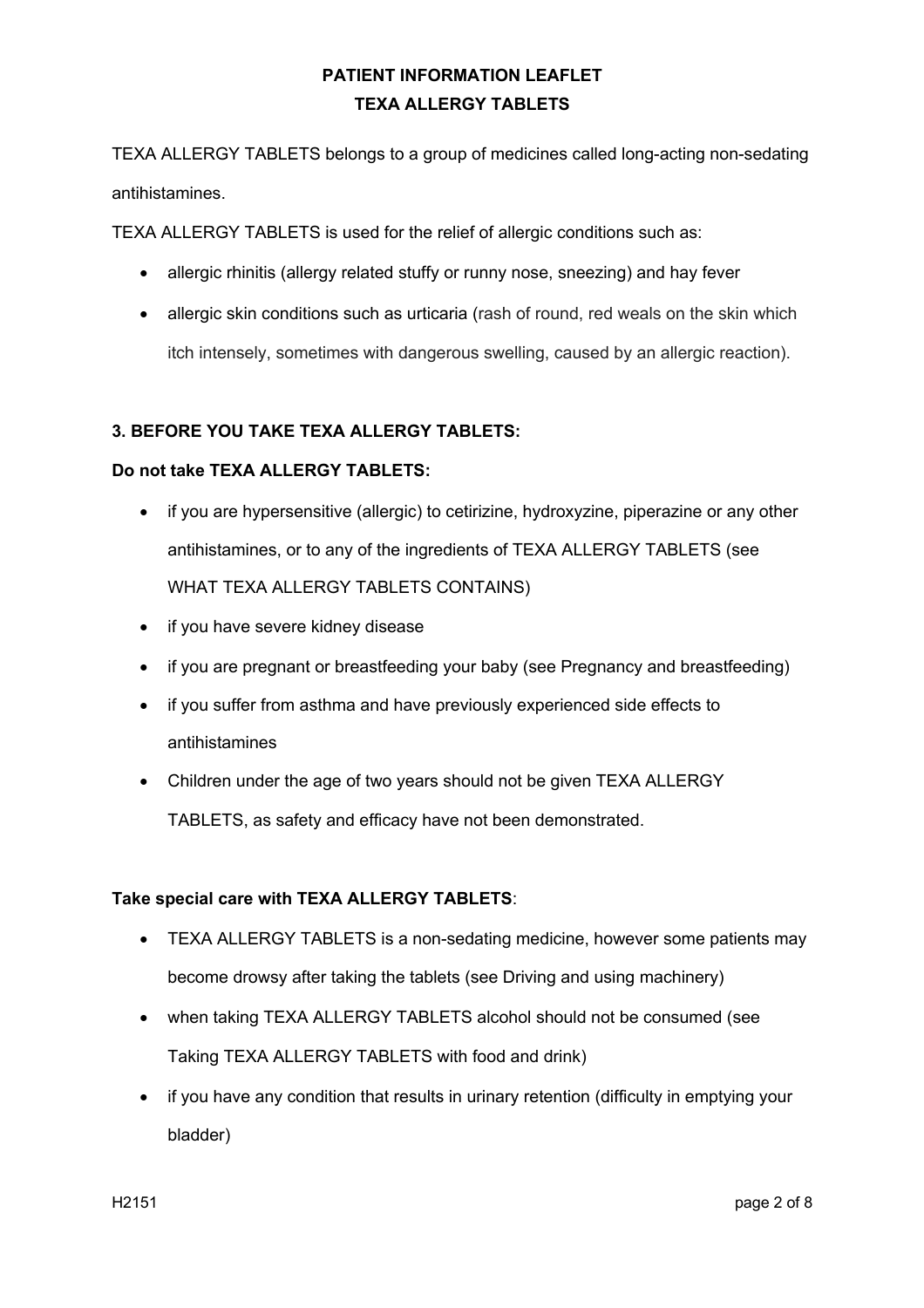- if you are an epileptic patient (have fits), or a patient at risk of convulsions
- if you are scheduled for allergy testing, you should stop taking TEXA ALLERGY TABLETS at least 3 days before testing, since it may affect your allergy test results
- if you are elderly, you are more likely to experience side effects of TEXA ALLERGY **TABLETS**
- Children aged less than 6 years must not take TEXA ALLERGY TABLETS.

#### **Taking TEXA ALLERGY TABLETS with food and drink:**

TEXA ALLERGY TABLETS can be taken with or without meals. Alcohol should be avoided.

#### **Pregnancy and breastfeeding**:

Do not use TEXA ALLERGY TABLETS if you are pregnant, planning to become pregnant or you are breastfeeding your baby (see Do not take TEXA ALLERGY TABLETS). If you are pregnant or breastfeeding your baby, please consult your healthcare provider for advice before taking TEXA ALLERGY TABLETS.

#### **Driving and using machinery:**

TEXA ALLERGY TABLETS can cause drowsiness and you should exercise caution before driving, operating hazardous machinery or performing hazardous tasks.

#### **Important information about some of the ingredients of TEXA ALLERGY TABLETS:**

- TEXA ALLERGY TABLETS contains lactose. Patients with the rare hereditary conditions of lactose or galactose intolerance should not take TEXA ALLERGY TABLETS.
- TEXA ALLERGY TABLETS contains lactose which may have an effect on the control of your blood sugar if you have diabetes mellitus.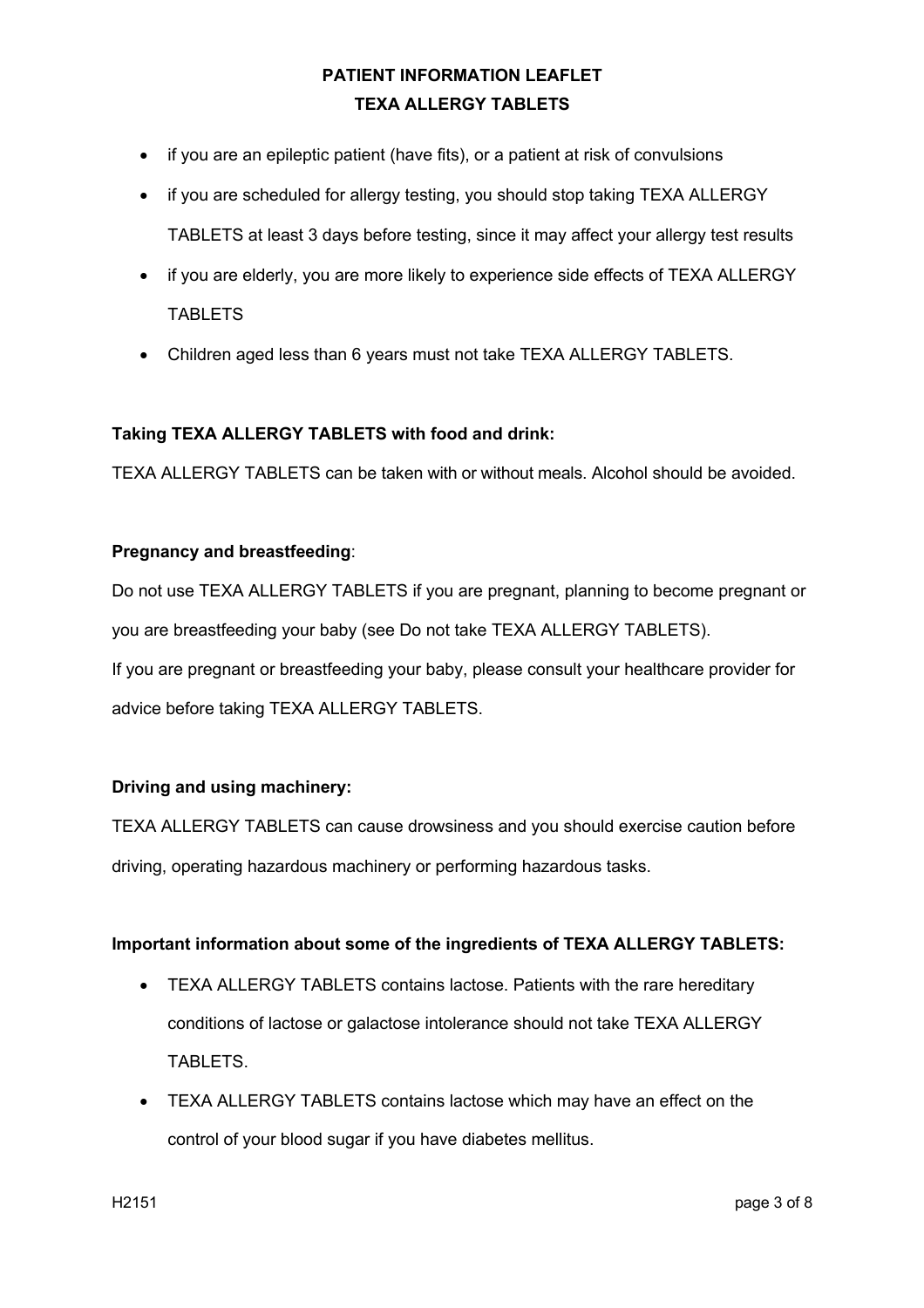### **Taking other medicines with TEXA ALLERGY TABLETS:**

Always tell your healthcare provider if you are taking any other medicine. (This includes complementary or traditional medicines.)

• Taking any other medicines that may make you drowsy (sedatives, tranquilisers or strong painkillers) with TEXA ALLERGY TABLETS is not advised.

### **4. HOW TO TAKE TEXA ALLERGY TABLETS:**

Do not share medicines prescribed for you with any other person. Always take TEXA ALLERGY TABLETS exactly as instructed in this leaflet. You should check with your doctor or pharmacist if you are not sure.

*Adults or children 12 years of age or older*: 10 mg (one tablet) once daily. *Children 6 to 12 years old:*  5 mg (half a tablet) twice daily or 10 mg (one tablet) once daily.

If you have a kidney or liver disorder, you should take 5 mg (half a tablet) once daily.

#### **If you take more TEXA ALLERGY TABLETS than you should:**

In the event of an overdosage, contact your doctor or pharmacist. If neither is available, contact the nearest hospital or poison control centre.

Symptoms of an overdose may include, confusion, diarrhoea, dizziness, headache, general unwell feeling, dilated pupils, restlessness, drowsiness, stunned state in which it is difficult to get a response, feeling sleepy or tired, agitated, skin rash, passing less urine than is normal for you, uncontrolled trembling or shaking, and rapid heart rate.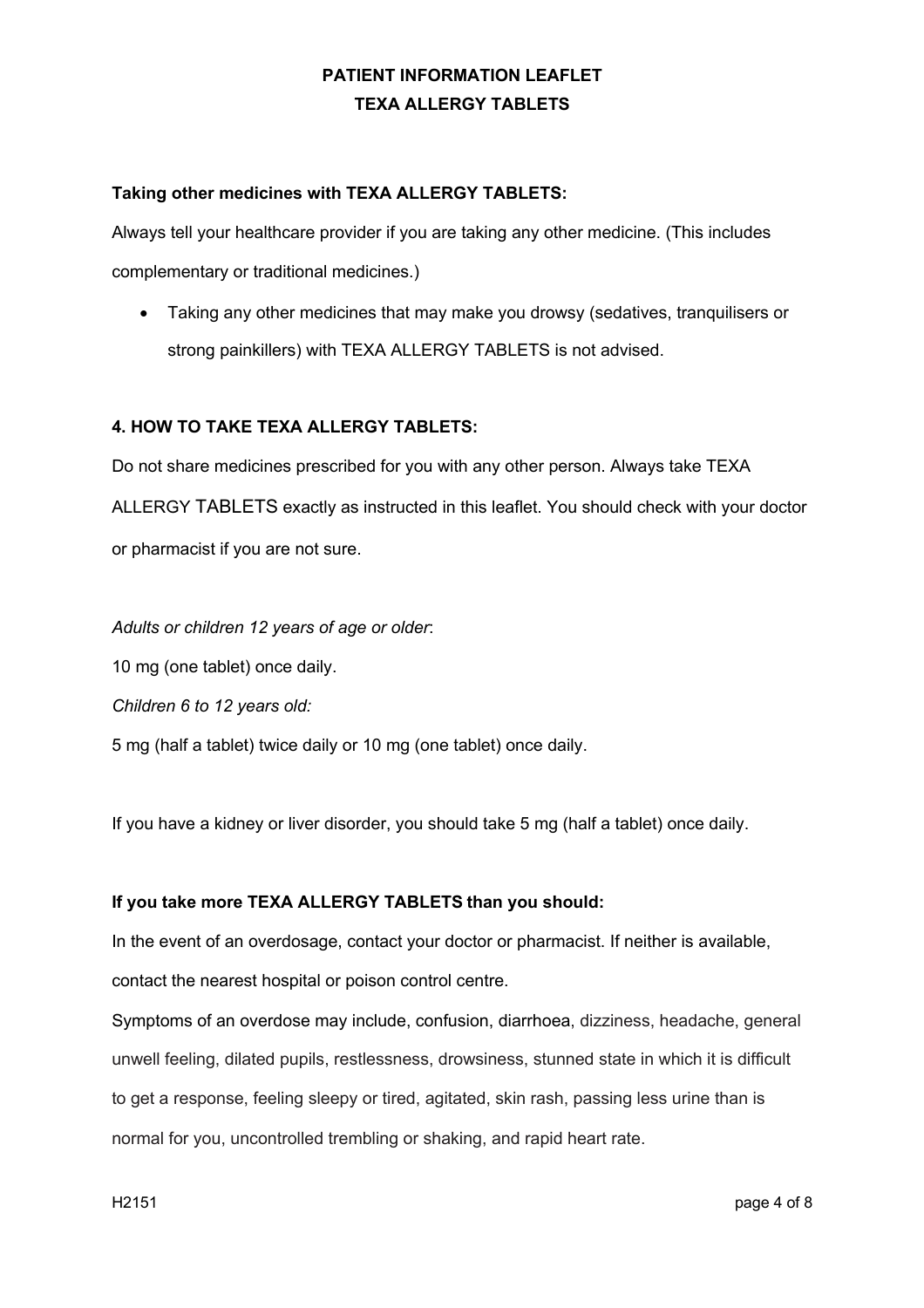### **If you forget to take TEXA ALLERGY TABLETS:**

Take the missed dose as soon as you remember. If it is almost time for your next dose, skip the missed dose and take TEXA ALLERGY TABLETS at the next regularly scheduled time. Do not take a double dose to make up for the forgotten individual doses.

#### **Effects when treatment with TEXA ALLERGY TABLETS is stopped:**

When stopping treatment with TEXA ALLERGY TABLETS, you may experience severe itching or raised bumps on the skin. If this occurs, restart treatment with TEXA ALLERGY TABLETS, and the side effects should stop.

#### **5. POSSIBLE SIDE EFFECTS:**

TEXA ALLERGY TABLETS can have side effects.

Not all side effects reported for TEXA ALLERGY TABLETS are included in this leaflet. Should your general health worsen, or if you experience any untoward effects while taking TEXA ALLERGY TABLETS, please consult your healthcare provider for advice.

If any of the following happens, stop taking TEXA ALLERGY TABLETS and tell your doctor immediately or go to the casualty department at your nearest hospital:

- swelling of the hands, feet, ankles, difficulty in breathing, with or without swelling of the face, lips, tongue and/or throat which may cause difficulty in swallowing
- fainting
- severe itching of the skin (with raised lumps), skin rash.

These are all very serious side effects. If you have them, you may have had a serious allergic reaction to TEXA ALLERGY TABLETS. You may need urgent medical attention or hospitalisation.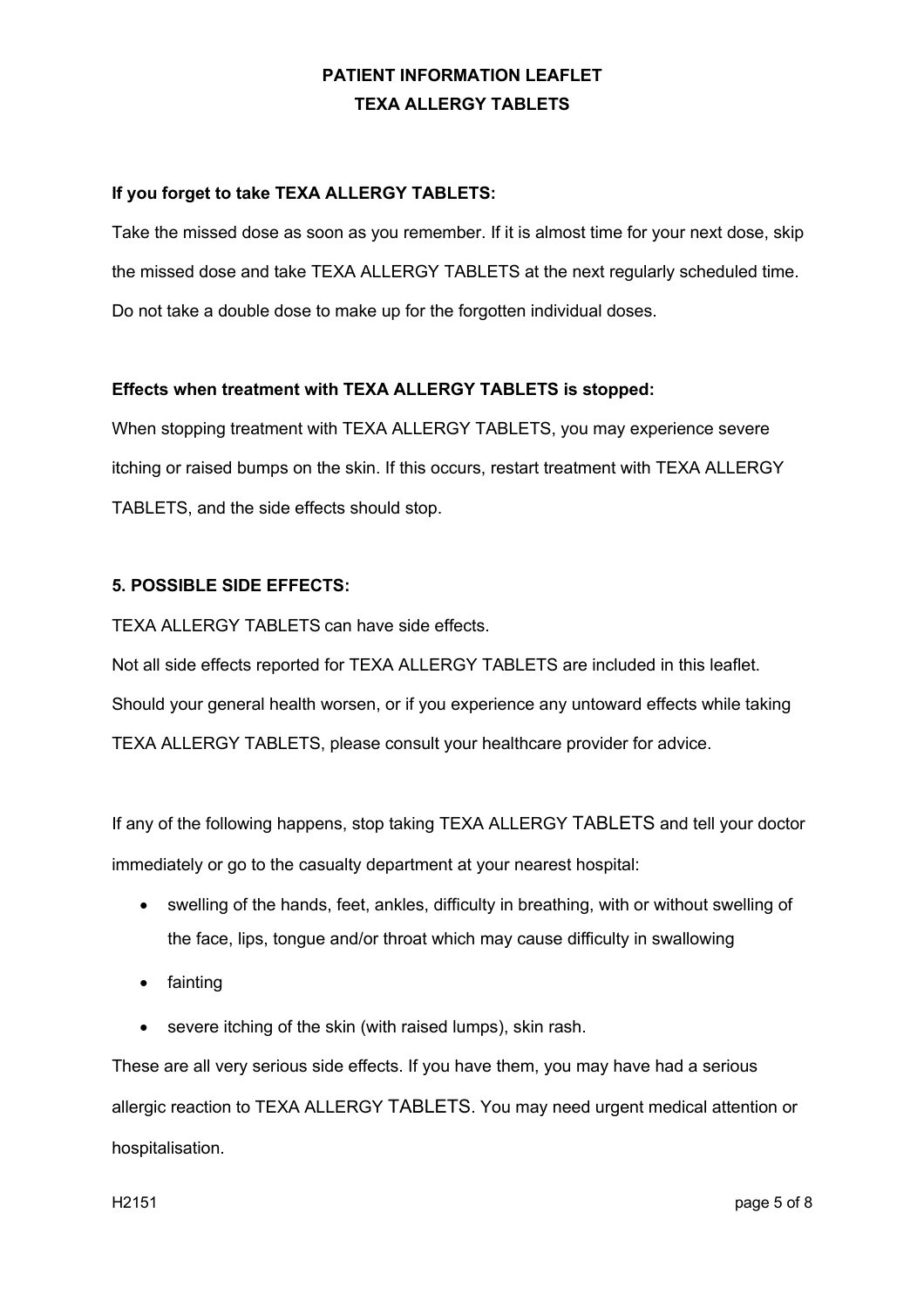Tell your doctor immediately or go to the casualty department at your nearest hospital if you notice any of the following:

- seizures (fits)
- fast or irregular heartbeat
- thoughts of killing yourself (suicidal ideation)
- yellowing of the skin and eyes (jaundice), nausea, stomach pain, fatigue and fever; signs of a liver problem.

These are all serious side effects. You may need urgent medical attention.

Tell your doctor if you notice any of the following:

Frequent side effects:

• sore throat, runny and itchy nose and sneezing.

Less frequent side effects:

- anaemia with symptoms such as fatigue, pale skin, abnormal blood test results
- bleeding and bruising easily
- feeling sleepy or drowsy, depression, confusion, aggression, agitation, hallucinations (seeing and hearing things that aren't there), inability to sleep (insomnia)
- twitching, uncontrolled trembling or shaking
- unusual tiredness or weakness, generally feeling unwell
- blurred or double vision, eye strain, difficulty focussing, rolling of the eyes
- vertigo (feeling unbalanced / spinning head), ringing or buzzing in the ears (tinnitus)
- low blood pressure (light-headedness, dizziness)
- a wheezing sound when you inhale, thickening of mucous (phlegm)
- diarrhoea, abdominal pain, bloating, excess gas (wind), nausea, constipation, dry mouth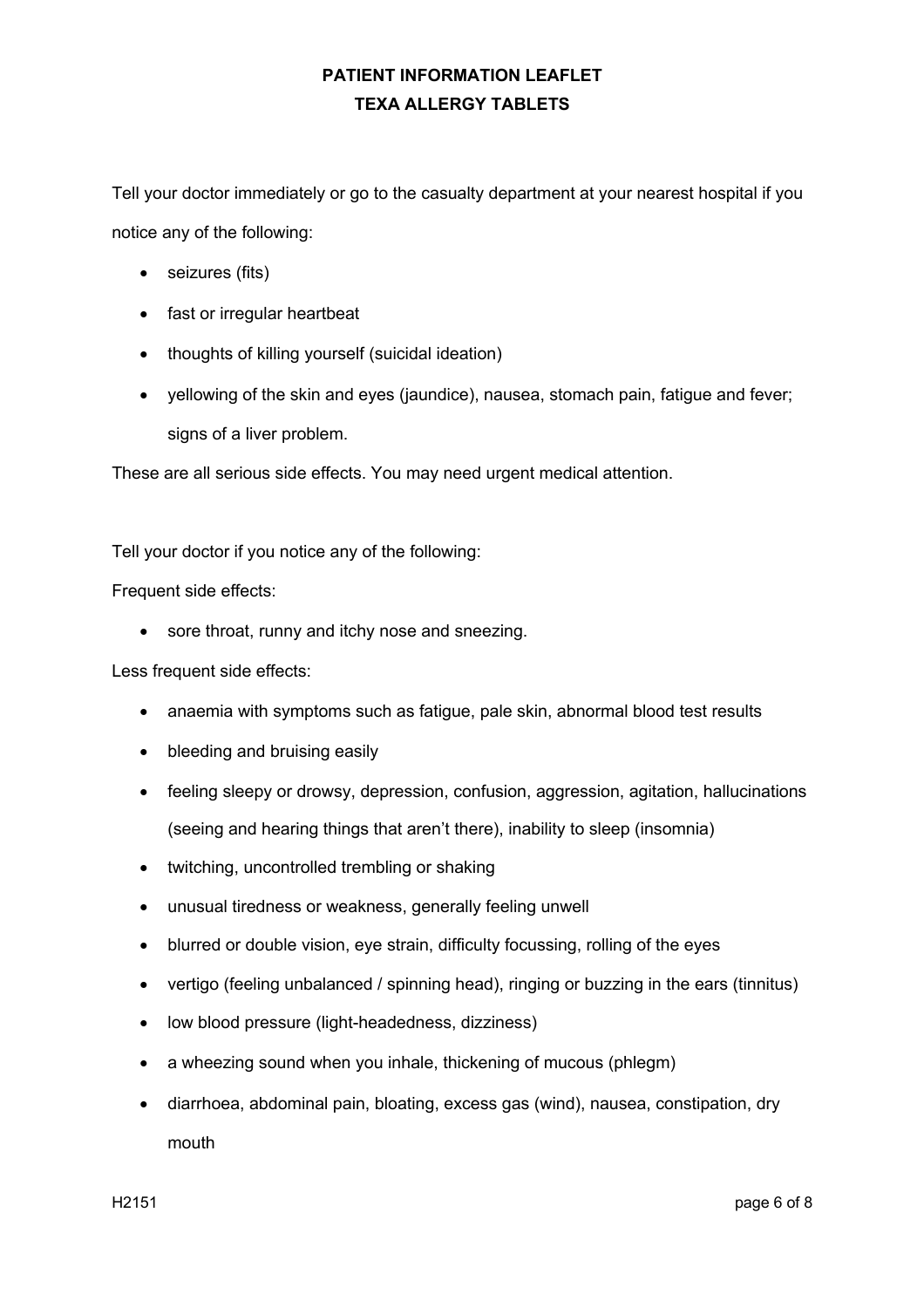- abnormal liver test results
- skin rashes or other skin conditions such as itchy or red skin, or sensitivity to light
- hair loss, sweating
- muscle pain
- passing less urine than normal
- pain or discomfort when urinating
- wetting the bed, especially by children at night
- weight gain.

Side effects of unknown frequency:

- increased appetite
- headache, dizziness
- anxiety, nervousness, memory loss
- nightmares
- sensations of tingling, burning, pricking (pins and needles), or numbness of the skin
- bad taste in the mouth
- tremors (uncontrolled shaking)
- rash with blisters containing pus
- joint pain.

If you notice any side effects not mentioned in this leaflet, please inform your doctor or pharmacist.

#### **6. STORING AND DISPOSING OF TEXA ALLERGY TABLETS:**

Store all medicines out of reach of children.

Store in a cool (at or below 25ºC) dry place.

Do not use after the expiry date stated on the carton.

Return all unused medicine to your pharmacist.